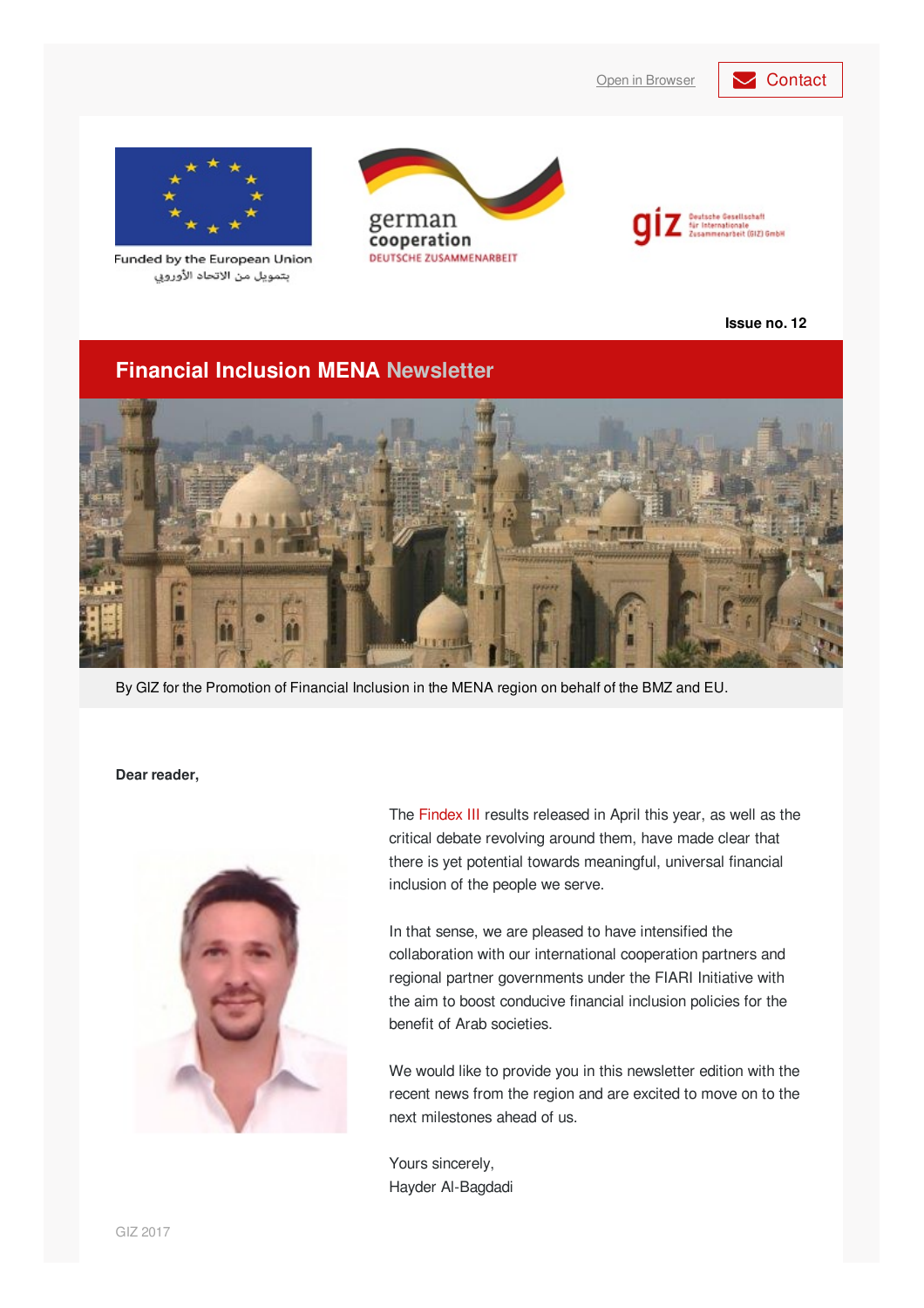## **Feature: Infographic - Supporting Finance for All in Jordan**



## Access to and usage of financial services is on the rise, but there is still a lot of potential for financial inclusion with only:

infographic

Infographic - Supporting Finance for All in Jordan. English [infographic...](http://microfinance-mena.org/wp-content/uploads/2018/07/GIZ-Infographics-English-Final_Artboard-8_Artboard-8.png)

## **Project News**

# Microfinance and Electronic Marketing

Approaching non-classical customers requires non-classical approach, therefore, the DEF has recently introduced new electronic tools such as website updates, social media and



electronic payment that facilitates debt servicing and improves collection.

Read [more...](http://microfinance-mena.org/news/microfinance-electronic-marketing/)

# Finance 101: The Rise of Financially Capable Generations

While financial institutions expand their services, increasingly digitally, research suggests that only one in four adults is capable of using them wisely. Jordan has a flagship



program that holds promise for financial education to gain a strong foothold.

#### **Subscription**

Subscribe to this [Newsletter](mailto:financialinclusion-mena@giz.de?cc=alaa.alhyari@giz.de&subject=Newsletter subscription&body=Dear GIZ team, I would like to subscribe to your newsletter.)

#### **More Arabic News**

Visit CGAP's Arabic [Microfinance](https://www.microfinancegateway.org/ar) Gateway and read their monthly bulletin or follow [@ArabicMFG](https://www.microfinancegateway.org/ar/bulletin)

#### **Upcoming events**

**Regional Microfinance Supervisors Roundtable by GIZ** Coming soon Amman (Jordan)

**AFI Global Policy Forum** 5 – 7 September 2018 Sochi (Russia) [More...](https://www.afi-global.org/events/2018-afi-global-policy-forum-gpf)

**Facilitating the Implementation of the IFSB Standards (FIS) Workshop – Banking Sector**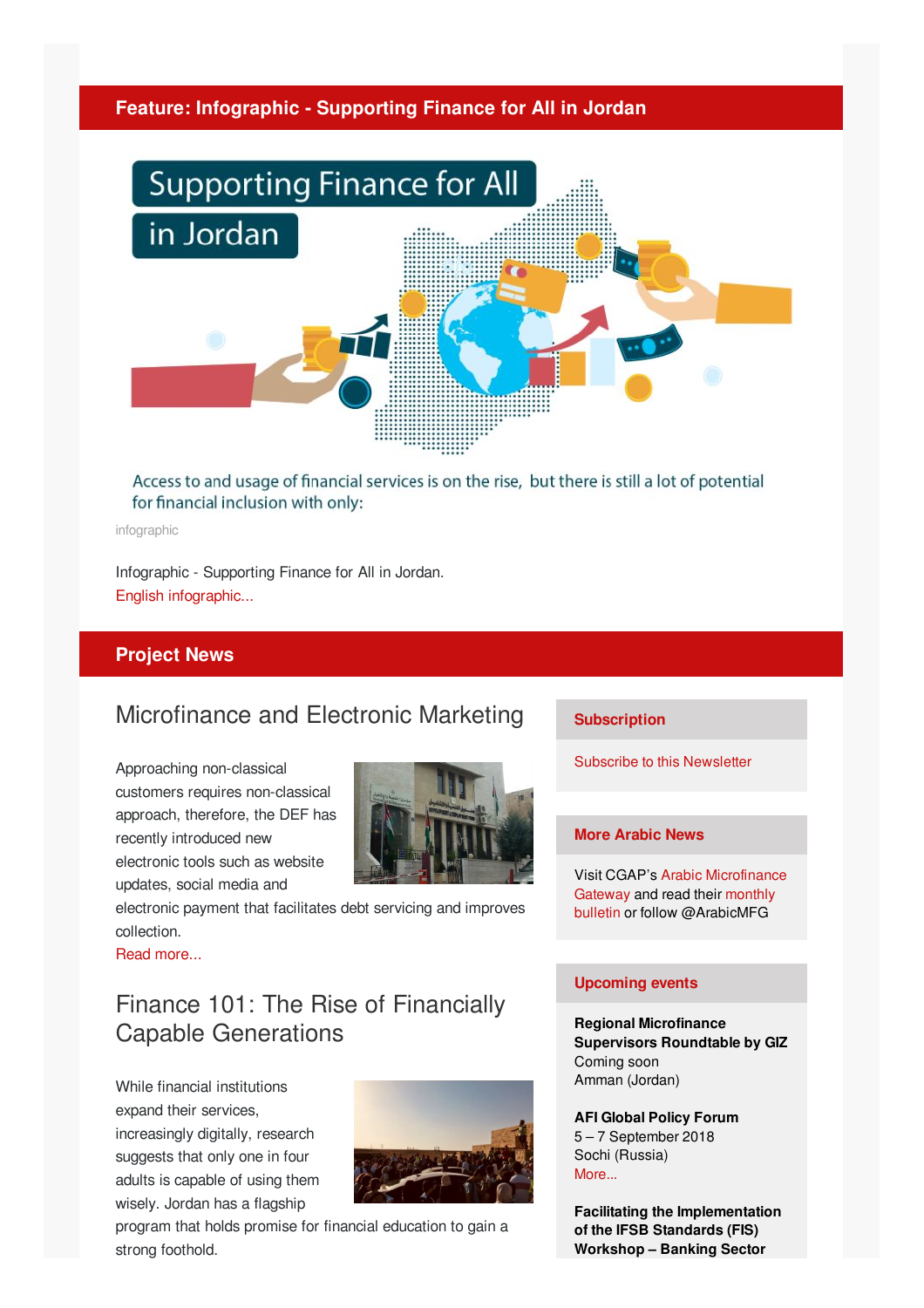Read [more...](http://microfinance-mena.org/news/finance-101-rise-financially-capable-generations/)

# Co-founders Strategize for the "Financial Inclusion for the Arab Region Initiative"

The founders of the FIARI initiative coordinated their efforts for honing conducive financial inclusion policies in Arab countries. Read [more...](http://microfinance-mena.org/news/founding-partners-meet-financial-inclusion-arab-region-initiative/)



GIZ 2018

# The National Committee for Financial Inclusion in Palestine Meets for the First Time



GIZ 2018

Read [more...](http://microfinance-mena.org/news/national-committee-financial-inclusion-palestine-holds-first-meeting/)

## In their first meeting, the regulators discussed the latest progresses in the adoption of the Financial Inclusion national strategy, and the approval of the National Committee Terms of Reference.

2 – 5 September 2018 Abu Dhabi (UAE) [More...](https://www.ifsb.org/event_detail.php?e_id=322&selcategory=IFSB-FIS Workshop&selstatus=curr&txtsearchName=&selcount=)

**Banking And Finance Congress 2018 Accelerating Digital Thriving Amidst Digital Disruption** 12 September 2018 Cairo (Egypt) [More...](https://www.idc.com/mea/events/65288-banking-and-finance-congress-2018)

**Financial Inclusion Week** 29 October – 2 November 2018 [More...](http://financialinclusionweek.org/)

**From Sustainable to Responsible; Our Vision Forward - Sanabel** 6-7 November 2018 Amman (Jordan) [More...](http://sanabelconf.org/index.php)



## **Regional News**

# Closing the Gap: Women Empowerment through DFS

Levering the power of DFS. New GIZ initiative aims to empower women to close the financial inclusion gap with their own hands.



Read [more...](http://microfinance-mena.org/news/closing-gap-women-empowerment-digital-financial-services-jordan/)

# Banque Centrale de Tunisie joins AFI

Financial inclusion is an important objective of the Banque Centrale de Tunisie, with an overarching goal of providing



affordable, responsible and sustainable access to regulated

## **Publications**



Transforming Microfinance Institutions in the Arab World

## SEED 1-1 12 10 CIRCLES-

**Transforming Microfinance Institutions in the Arab World** Sanabel and International Finance Corporation (IFC) [More...](https://www.ifc.org/wps/wcm/connect/1ffc3ec0-63ac-4426-863c-c7d1b8b0df46/ESOP-Transforming+22-5-2018.pdf?MOD=AJPERES)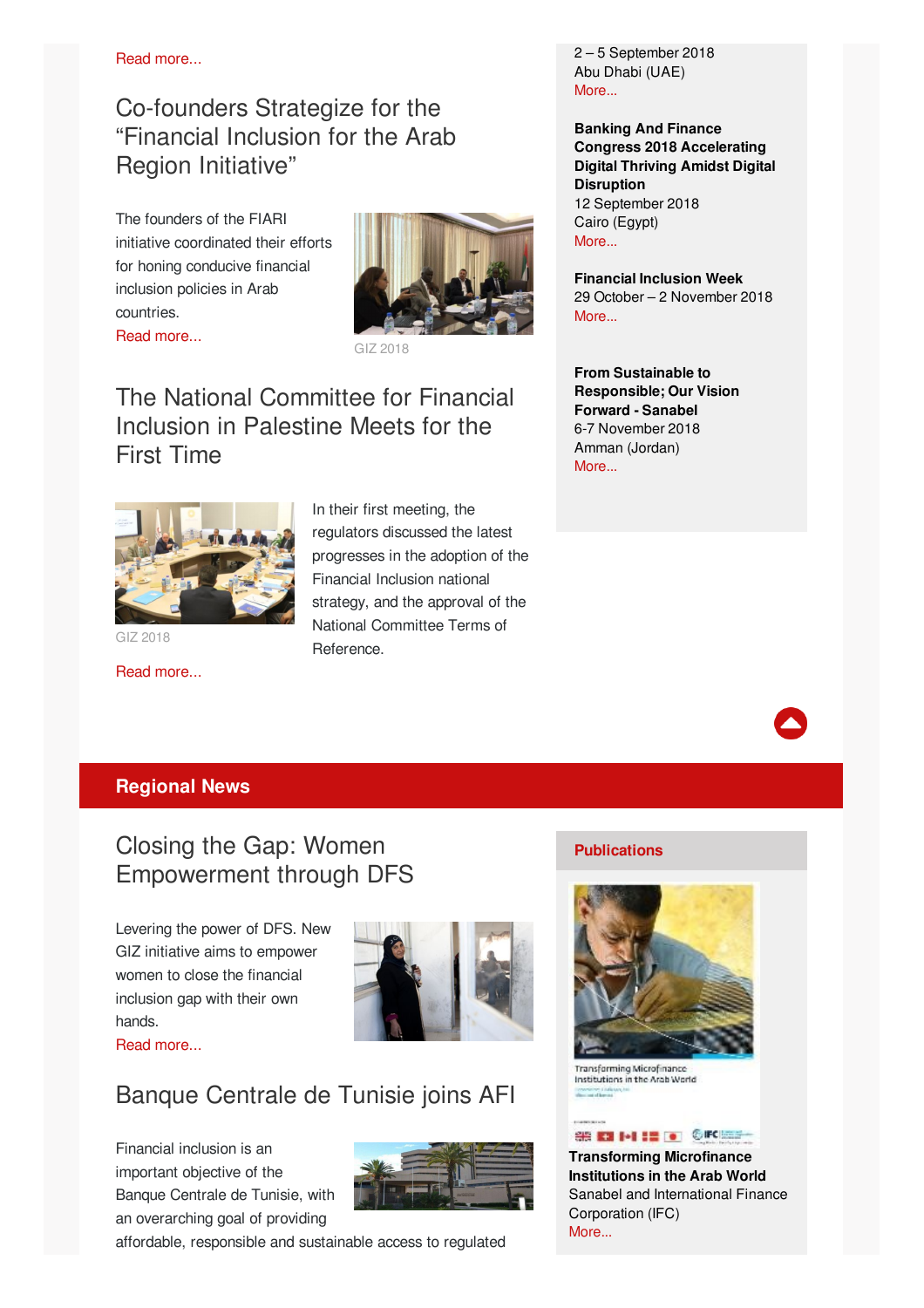financial services for the population. Read [more...](https://www.afi-global.org/news/2018/07/banque-centrale-de-tunisie-joins-afi-network-its-newest-member)

# A Digital Finance Desert Or Oasis?

While much of the developing world has registered some gains in financial inclusion, countries in the region remain disappointingly consistent in the rate of financial services adoption, according to the latest 2017 Findex edition. Read [more...](https://blog.mondato.com/mena-digital-finance-desert-or-oasis/)





**Financial Inclusion Hype vs. Reality – Deconstructing the 2017 Findex Results** Center for Financial Inclusion (CFI) [More...](http://www.centerforfinancialinclusion.org/storage/FI_Hype_vs_Reality_Deconstructing_2017_Findex_Results.pdf)

# A New Economy for the MENA

Economies of the region have vast untapped potential with their educated and tech-savvy youth population and with a shift from public- to private-sector-led development, they could become digital powerhouses. Read [more...](https://www.project-syndicate.org/commentary/middle-east-north-africa-digital-economy-by-rabah-arezki-and-hafez-ghanem-1-2018-05)





## **Global News**

Why Financial Regulators are Vital in the Global Forced Displacement Crisis

Challenges such as verifiable identification and proportionate risk assessments continue to



impede the progress in increasing FDPs' access to financial services that meet their needs.

Read [more...](https://www.afi-global.org/blog/2018/06/why-financial-regulators-are-vital-global-forced-displacement-crisis)

# Achieving Financial Inclusion: Fintech, account usage, and innovation

#### Creating a financial system that

works for all and opens the doors to greater stability and equitable progress, writes Queen Maxima, requires to focus more on the usage dimension, close the most pressing gaps, and hone financial technologies. Read [more...](https://blogs.worldbank.org/voices/achieving-financial-inclusion-fintech-account-usage-and-innovation)

#### **Publications**



**National Financial Inclusion Strategies: Current State of Practice** Alliance for Financial Inclusion (AFI) [More...](https://www.afi-global.org/sites/default/files/publications/2018-06/National Financial Inclusion Strategies.pdf)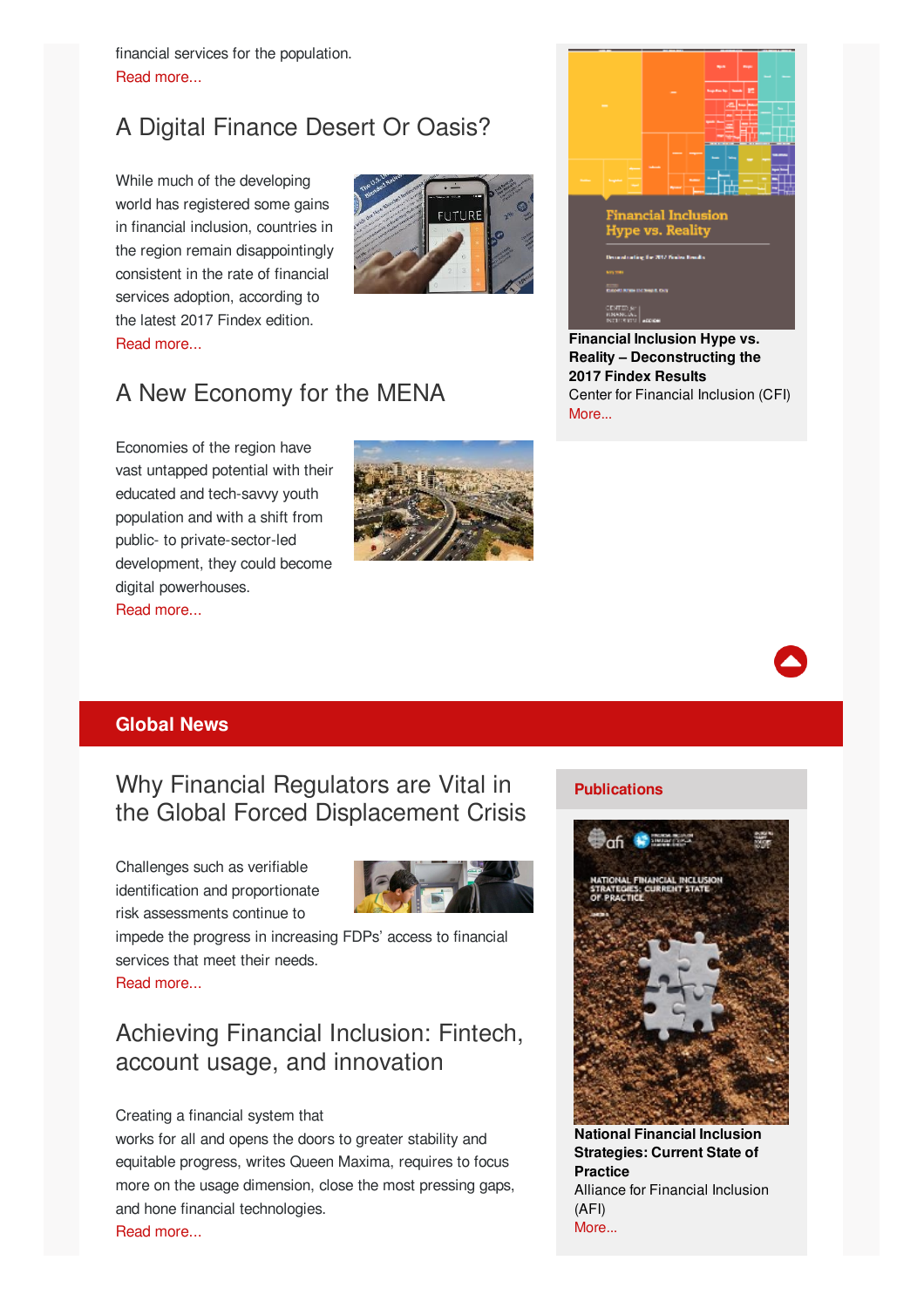# CGAP Launches New Five-Year **Strategy**

Under its new strategy 2018-

2023, CGAP shifts emphasis from financial access toward wellbeing, a focus on excluded segments, exploration of market infrastructures, and understanding of the role of data in financial inclusion.

Read [more...](http://www.cgap.org/news/cgap-launches-new-five-year-strategy)



**World Refugee Fund** 2018 Impact Report

**World Refugee Fund 2018 Impact Report - Lessons learned on lending to refugees and internally displaced persons** kiva [More...](https://www-kiva-org.global.ssl.fastly.net/cms/kiva_world_refugee_fund_impact_report_2018_6.pdf)

## **[Contact](mailto: financialinclusion-mena@giz.de?subject=Newsletter feedback)**

**[Disclaimer](https://www.giz.de/de/newsletter/37575.html)** [Recommend](https://login.mailingwork.de/email/testPreview/simulateMailingFunction/4999) this newsletter [www.giz.de](https://www.giz.de)



#### **Deutsche Gesellschaft für Internationale Zusammenarbeit (GIZ) GmbH**

Registered offices Bonn and Eschborn, Germany

Friedrich-Ebert-Allee 36 + 40 53113 Bonn, Germany T +49 228 44 60-0 F +49 228 44 60-17 66

Dag-Hammarskjöld-Weg 1 - 5 65760 Eschborn, Germany T +49 61 96 79-0 F +49 61 96 79-11 15

E [info@giz.de](mailto:info@giz.de) I [www.giz.de](https://www.giz.de/en/html/index.html)

#### **Registered at**

Local court (Amtsgericht) Bonn, Germany: HRB 18384 Local court (Amtsgericht) Frankfurt am Main, Germany: HRB 12394

VAT no. DE 113891176 Tax no. 040 250 56973

**Chairman of the Supervisory Board** Martin Jäger, State Secretary

**Management Board** Tanja Gönner (Chair) Dr Christoph Beier (Vice-Chair)

**In charge of this newsletter:** Hayder [Al-Bagdadi](mailto:financialinclusion-mena@giz.de?subject=Newsletter Feedback)